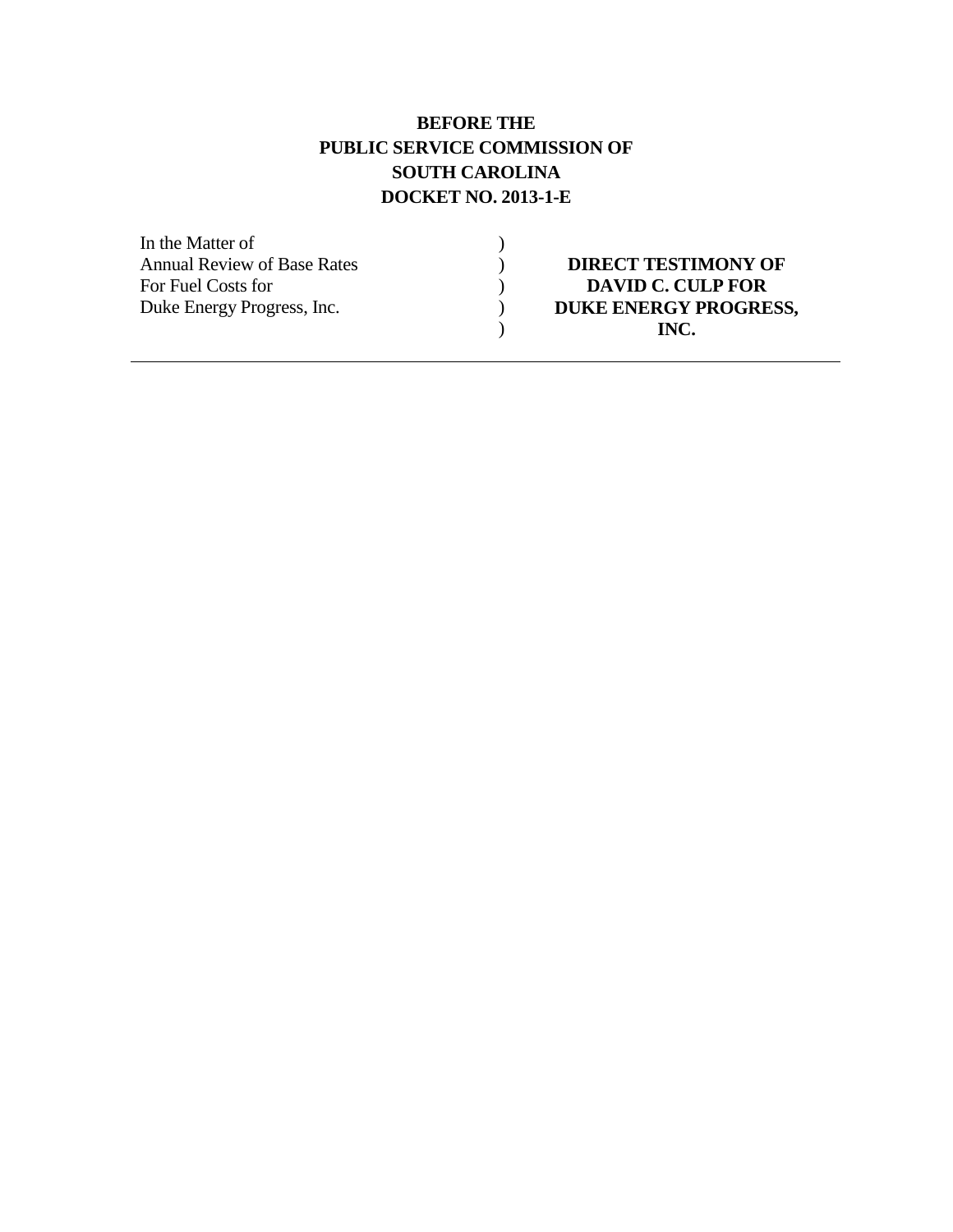#### **Q. PLEASE STATE YOUR NAME AND BUSINESS ADDRESS.**

- A. My name is David C. Culp and my business address is 526 South Church Street,
- Charlotte, North Carolina.

#### **Q. BY WHOM ARE YOU EMPLOYED AND IN WHAT CAPACITY?**

- A. I am the General Manager of Nuclear Fuel Engineering for Duke Energy Progress,
- Inc. ("DEP" or the "Company") and Duke Energy Carolinas, LLC ("DEC").

#### **Q. WHAT ARE YOUR PRESENT RESPONSIBILITIES AT DEP?**

 A. I am responsible for nuclear fuel procurement, spent fuel management, reactor core design, nuclear safety analysis, and reload analysis methods for the nuclear units 10 owned and operated by DEP and DEC.

## **Q. PLEASE SUMMARIZE YOUR EDUCATIONAL BACKGROUND AND PROFESSIONAL EXPERIENCE.**

 A. I graduated from the University of South Carolina with a Bachelor of Science degree in mechanical engineering and a Master's degree in business administration. I began my career with DEC in 1986 as an engineer and worked in various roles, including nuclear fuel assembly and control component design, fuel performance, and fuel reload engineering. I assumed the commercial responsibility for purchasing uranium, conversion services, enrichment services, and fuel fabrication services at DEC in 1995. Beginning in 1999, I incrementally assumed responsibility at DEC for spent nuclear fuel management, nuclear fuel mechanical and thermal hydraulic design, and reactor core design. In 2003, I was named vice president of Claiborne Energy Services – a partner in the Louisiana Energy Services venture to license, construct, and operate a new uranium enrichment plant in the United States. In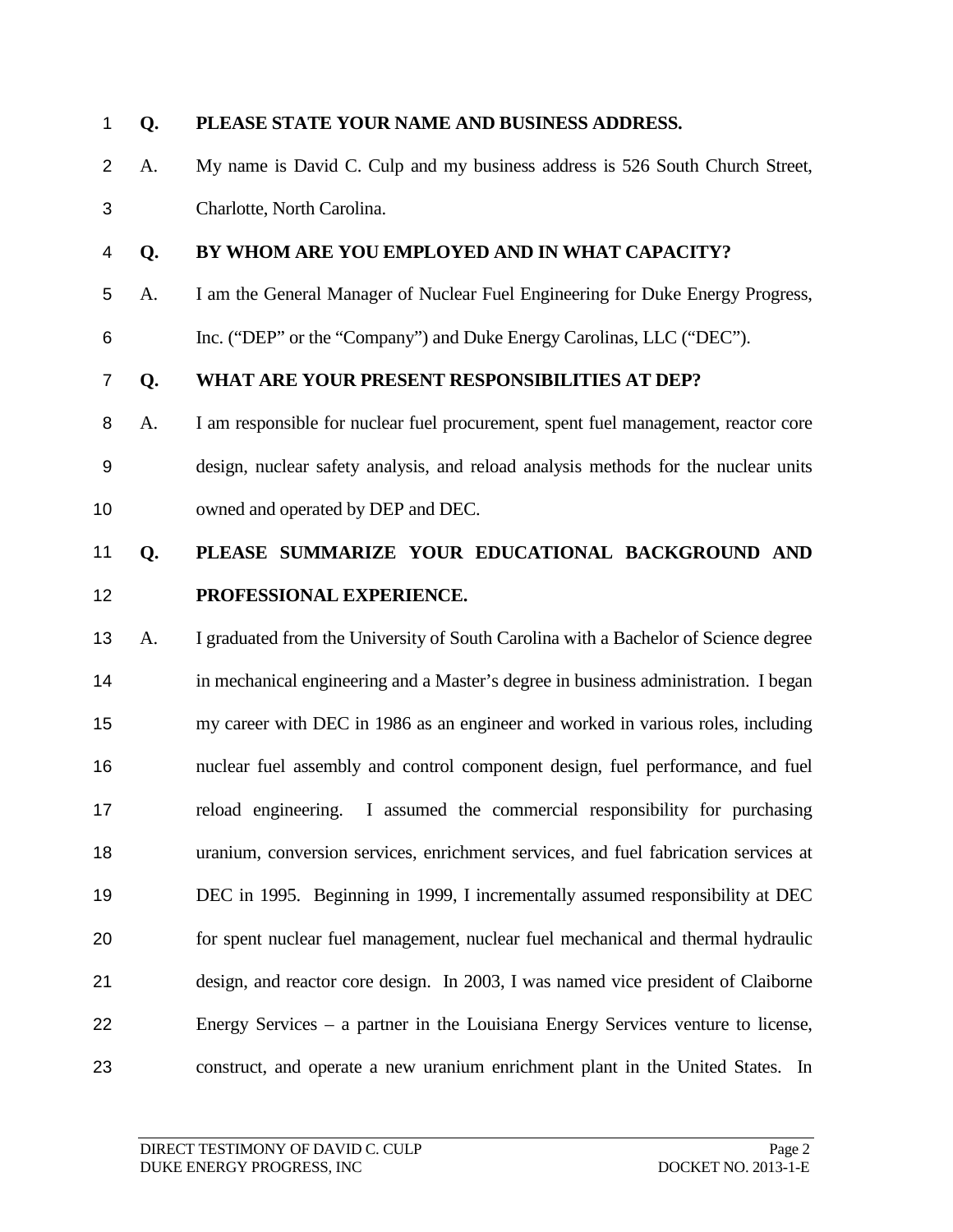2011, I was named acting VP, Nuclear Engineering at DEC. I assumed my current role in 2012.

 I have served as Chairman of the World Nuclear Fuel Market's Board of Governors, an organization that promotes efficiencies in the nuclear fuel markets. I have also served as Chairman of the Ad Hoc Utilities Group ("AHUG"), an association that promotes free trade in nuclear fuel, and Chairman of the Nuclear Energy Institute's Utility Fuel Committee, an association aimed at improving the economics and reliability of nuclear fuel supply and use. I am a registered professional engineer in the states of North Carolina and South Carolina.

## **Q. WHAT IS THE PURPOSE OF YOUR TESTIMONY IN THIS PROCEEDING?**

 A. The purpose of my testimony is to (1) provide information regarding the Company's nuclear fuel purchasing practices, (2) provide costs for the March 1, 2012 through February 28, 2013 review period ("review period"), and (3) describe changes forthcoming for the July 1, 2013 through June 30, 2014 billing period ("billing period").

# **Q. YOUR TESTIMONY INCLUDES TWO EXHIBITS. WERE THESE EXHIBITS PREPARED BY YOU OR AT YOUR DIRECTION AND UNDER YOUR SUPERVISION?**

 A. Yes. These exhibits were prepared at my direction and under my supervision, and consist of Culp Exhibit 1, which is a Graphical Representation of the Nuclear Fuel Cycle, and Culp Exhibit 2, which sets forth the Company's Nuclear Fuel Procurement Practices.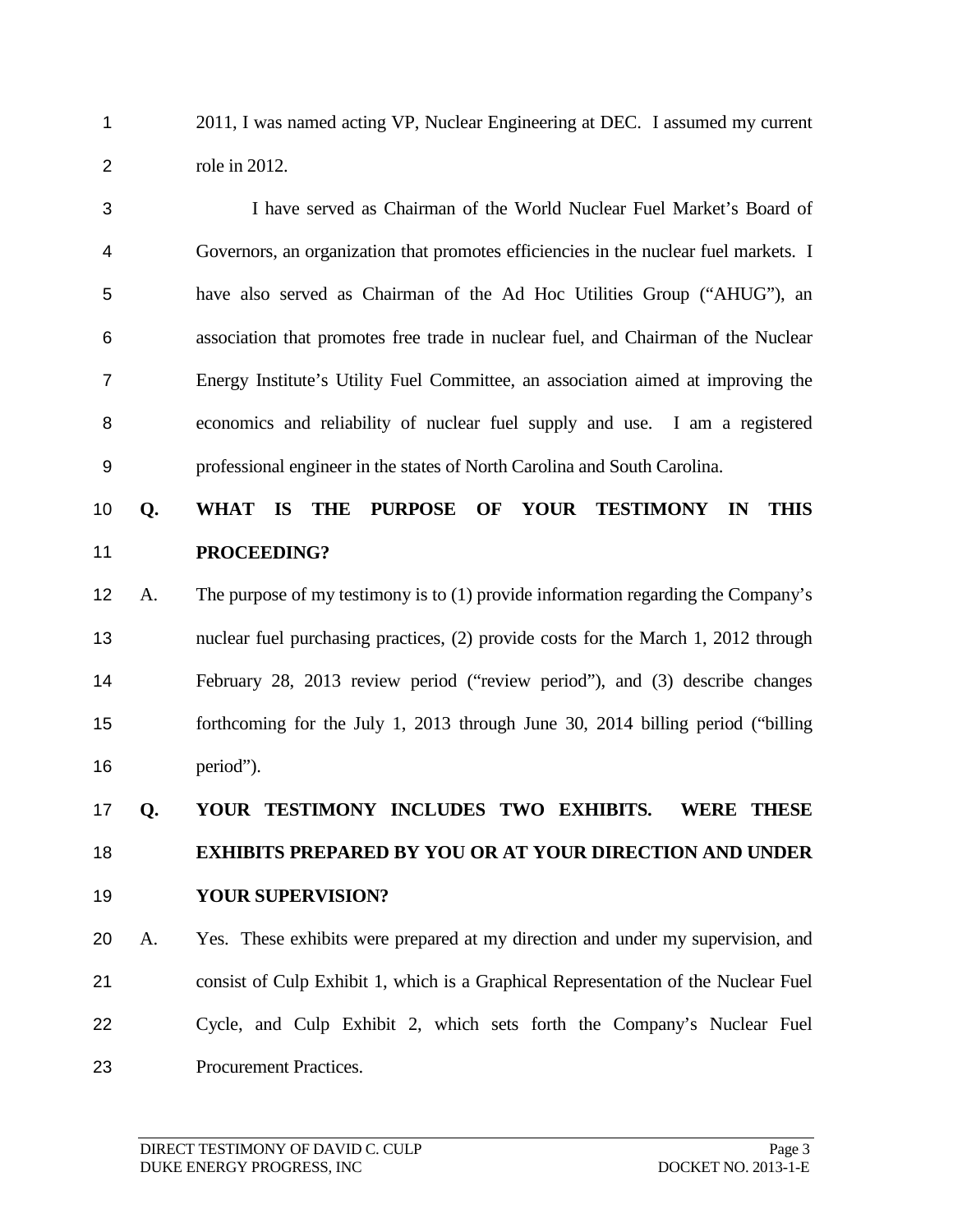## **Q. PLEASE DESCRIBE THE COMPONENTS THAT MAKE UP NUCLEAR FUEL.**

 A. In order to prepare uranium for use in a nuclear reactor, it must be processed from an ore to a ceramic fuel pellet. This process is commonly broken into four distinct industrial stages: 1) mining and milling; 2) conversion; 3) enrichment; and 4) fabrication. This process is illustrated graphically in Culp Exhibit 1.

 Uranium is often mined by either surface (i.e., open cut) or underground mining techniques, depending on the depth of the ore deposit. The ore is then sent to a mill where it is crushed and ground-up before the uranium is extracted by leaching, the process in which either a strong acid or alkaline solution is used to dissolve the 11 uranium. Once dried, the uranium oxide (" $U_3O_8$ ") concentrate – often referred to as yellowcake – is packed in drums for transport to a conversion facility. Alternatively, uranium may be mined by in situ leach ("ISL") in which oxygenated groundwater is circulated through a very porous ore body to dissolve the uranium and bring it to the surface. ISL may also use slightly acidic or alkaline solutions to keep the uranium in 16 solution. The uranium is then recovered from the solution in a mill to produce  $U_3O_8$ . 17 After milling, the  $U_3O_8$  must be chemically converted into uranium 18 hexafluoride (" $UF<sub>6</sub>$ "). This intermediate stage is known as conversion and produces 19 the feedstock required in the isotopic separation process. Naturally occurring uranium primarily consists of two isotopes, 0.7% U-235 and 99.3% U-238. Most of this country's nuclear reactors (including those of the Company) require U-235 concentrations in the 3-5% range to operate a complete

cycle of 18 to 24 months between refueling outages. The process of increasing the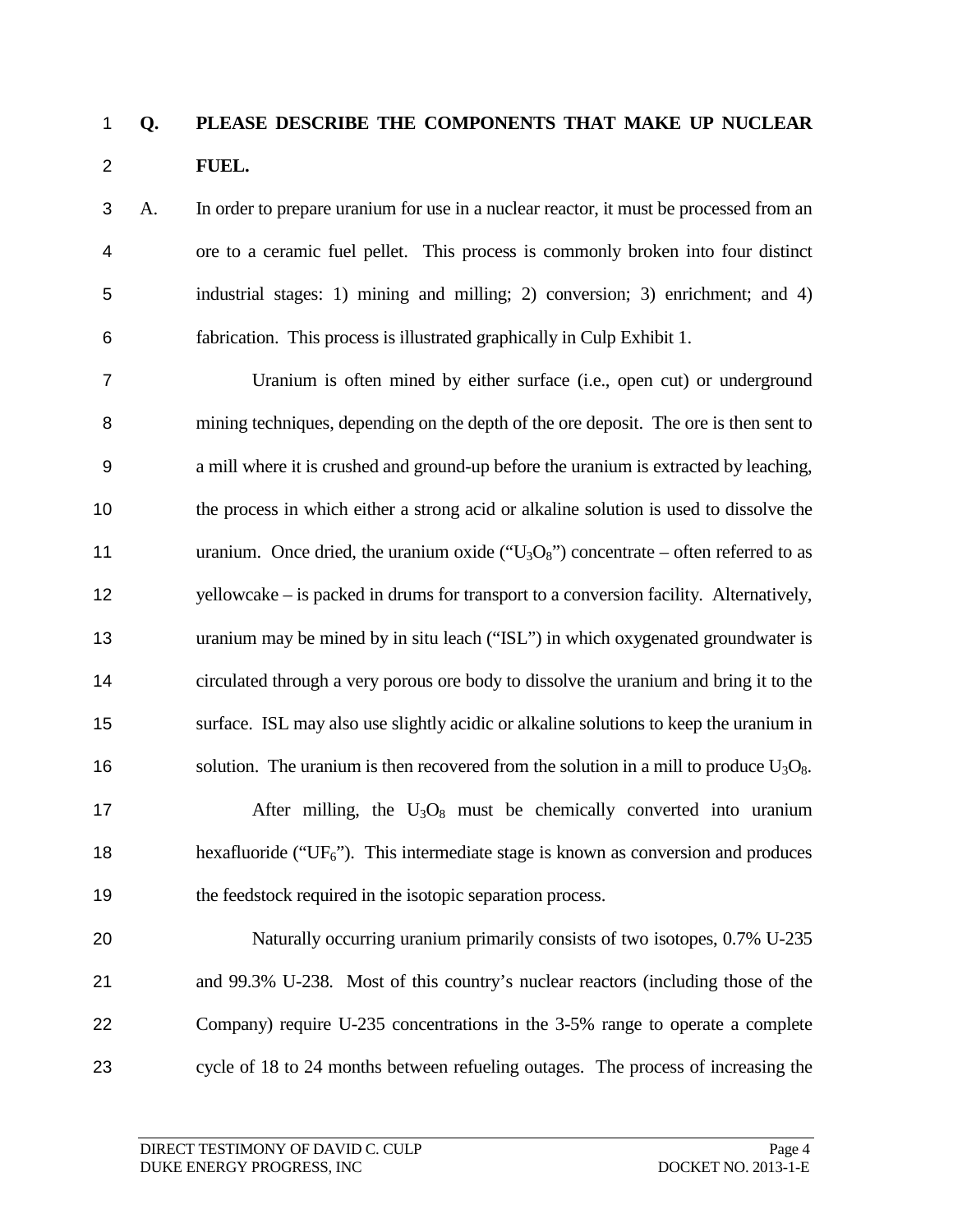concentration of U-235 is known as enrichment. The two commercially available 2 enrichment processes, gaseous diffusion and gas centrifuge, first heat the  $UF_6$  to create a gas. Then, using the mass differences between the uranium isotopes, the natural uranium is separated into two gas streams, one being enriched to the desired level of U-235, known as low enriched uranium, and the other being depleted in U-235, known as tails.

 Once the UF6 is enriched to the desired level, it is converted to uranium dioxide ("UO2") powder and formed into pellets. This process and subsequent steps of inserting the fuel pellets into fuel rods and bundling the rods into fuel assemblies for use in nuclear reactors is referred to as fabrication.

## **Q. PLEASE PROVIDE A SUMMARY OF DEP'S NUCLEAR FUEL PROCUREMENT PRACTICES.**

 A. As set forth in Culp Exhibit 2, DEP's nuclear fuel procurement practices involve computing near and long-term consumption forecasts, establishing nuclear system inventory levels, projecting required annual fuel purchases, requesting proposals from qualified suppliers, negotiating a portfolio of long-term contracts from diverse sources of supply, and monitoring deliveries against contract commitments.

 For uranium concentrates, conversion and enrichment services, long-term contracts are used extensively in the industry to cover forward requirements and ensure security of supply. The typical initial delivery under new long-term contracts has grown to several years after contract execution because many proven, reliable producers have sold their near-term capacity. For this reason, DEP relies extensively on long-term contracts to cover the largest portion of its forward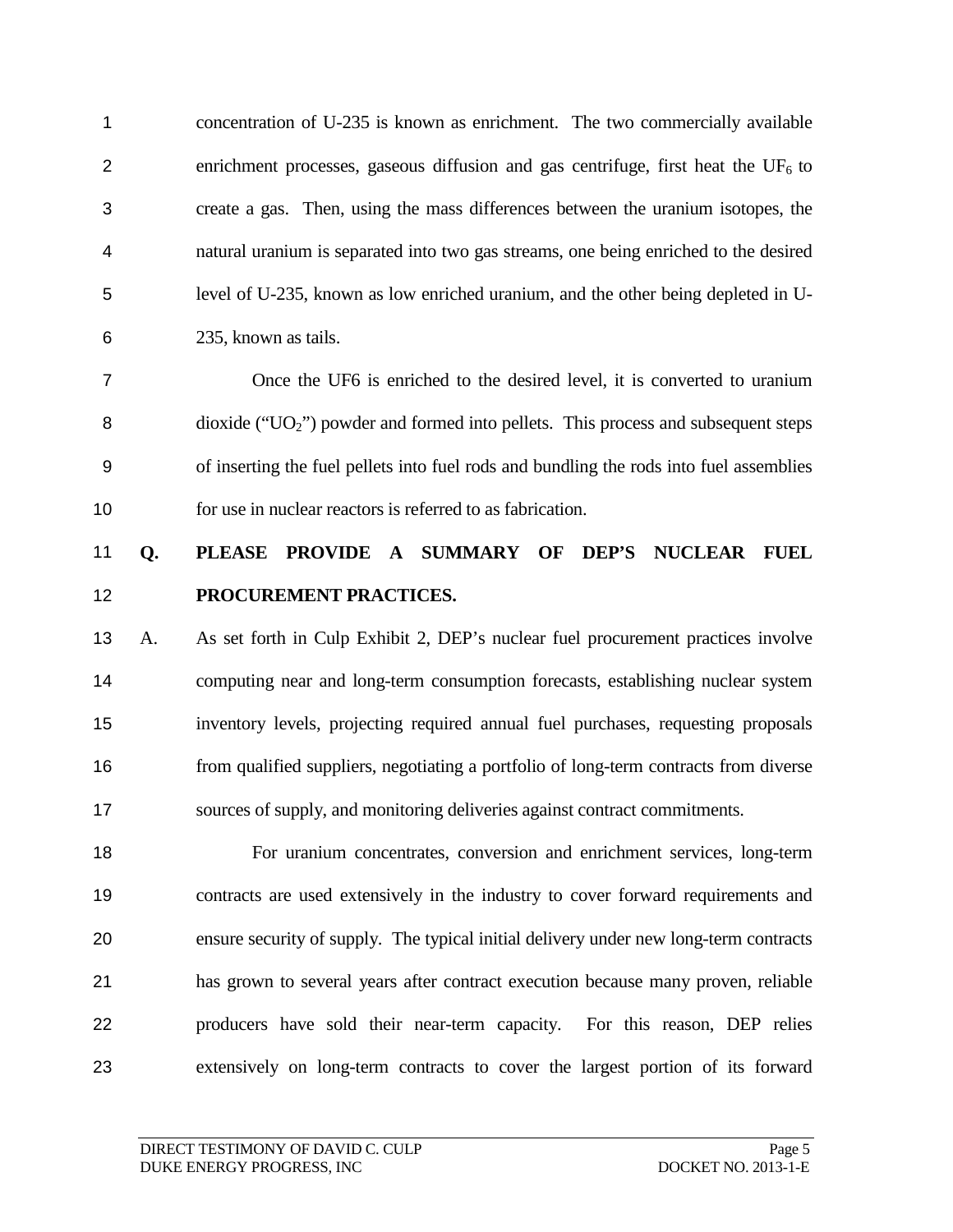requirements. By staggering long-term contracts over time for these components of the nuclear fuel cycle, DEP's purchases within a given year consist of a blend of contract prices negotiated at many different periods in the markets, which has the effect of smoothing out DEP's exposure to price volatility. Diversifying fuel suppliers reduces DEP's exposure to possible disruptions from any single source of supply. Due to the technical complexities of changing fabrication services suppliers, DEP generally sources these services to a single domestic supplier on a plant-by-plant basis using multi-year contracts.

# **Q. WHAT CHANGES HAVE OCCURRED IN THE UNIT COST OF THE VARIOUS STAGES OF NUCLEAR FUEL DURING THE REVIEW PERIOD?**

 A. During the review period, the published long-term market price for uranium concentrates was in the range of \$56.00/lb to \$61.50/lb. During this same period, the published spot market price, which is referenced in a segment of long-term contracts in order to establish delivery price, ranged from a low of \$42.00/lb to a high of \$52.00/lb. The Company's portfolio of diversified contract pricing yielded 17 an average unit cost of \$55.28/lb for uranium concentrates during the review period.

 Industry consultants believe market prices need to increase from current levels in order to provide the economic incentive for the exploration, mine construction, and production necessary to support future industry uranium requirements. As a portion of DEP's existing supply contracts expire each year, they will be replaced by contracts that are anticipated to contain higher delivery prices.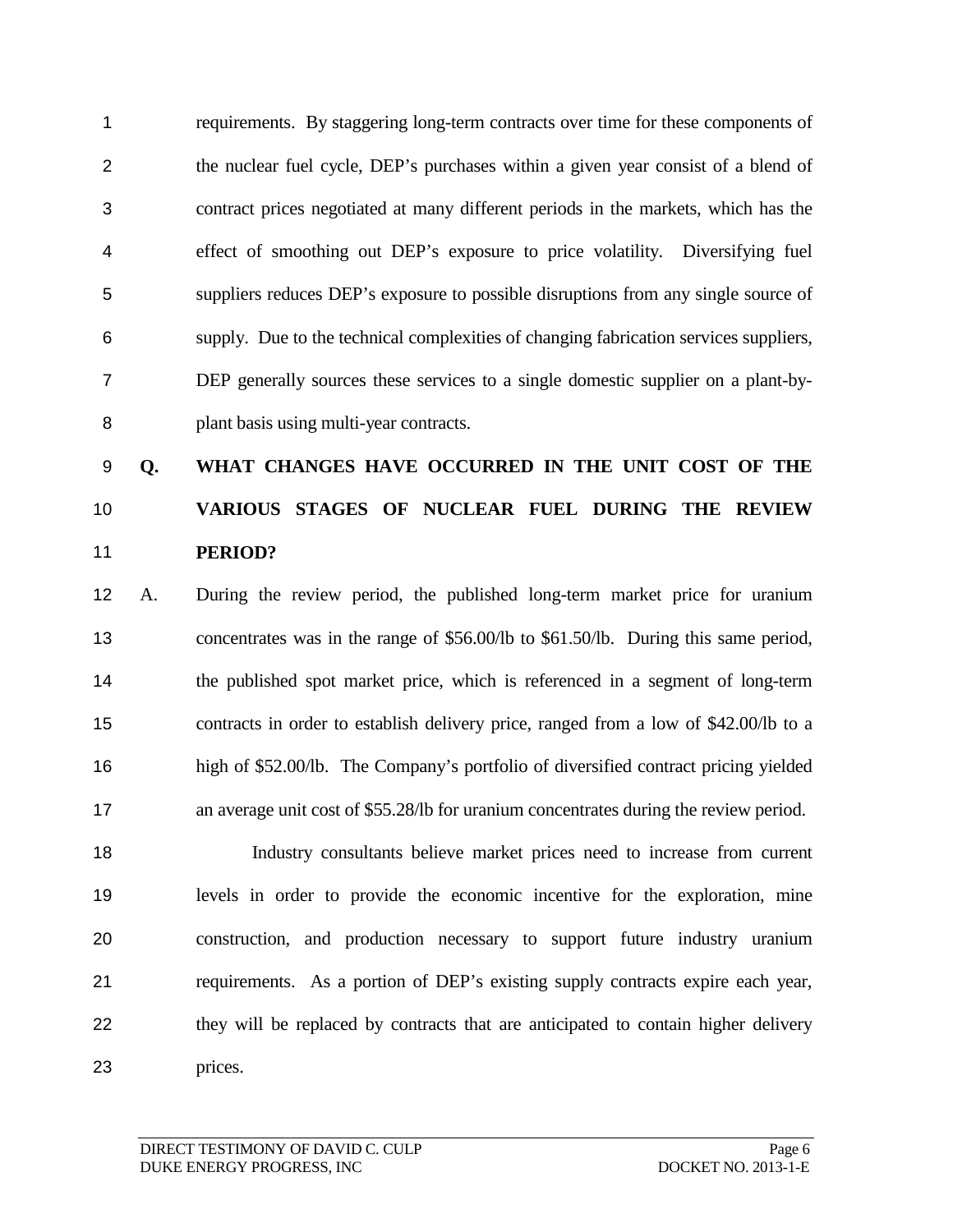During the review period, the published long-term market price for enrichment services was in the range of \$134.00/Separative Work Unit ("SWU") to \$143.00/SWU. One hundred percent of DEP's enrichment purchases during the review period were delivered under long-term contracts negotiated at market prices prior to the review period. This mitigated the impact of price uncertainty on DEP during the review period. The average unit cost of DEP's purchases of enrichment services during the review period was \$130.62/SWU.

 Fabrication and conversion prices generally trended upward during the review period. These costs, however, have a limited impact on the overall fuel expense rate given that the dollar amounts for these purchases represent a substantially smaller percentage – 15% and 5%, respectively, for the fuel batches recently loaded into DEP's reactors – of DEP's total direct fuel cost relative to uranium concentrates or enrichment, which are 45% and 35%, respectively.

## **Q. WHAT CHANGES DO YOU SEE IN DEP'S NUCLEAR FUEL COST IN THE BILLING PERIOD?**

 A. The Company anticipates an increase in nuclear fuel expense through the next billing period. Because fuel is typically expensed over two to three operating cycles – roughly three to six years – DEP's nuclear fuel expense in the upcoming billing period will be determined by the cost of fuel assemblies loaded into the reactors during the review period, as well as prior periods. A portion of the fuel residing in the reactors during the billing period will have been obtained under contracts negotiated prior to the recent market price increases. Newer contracts reflecting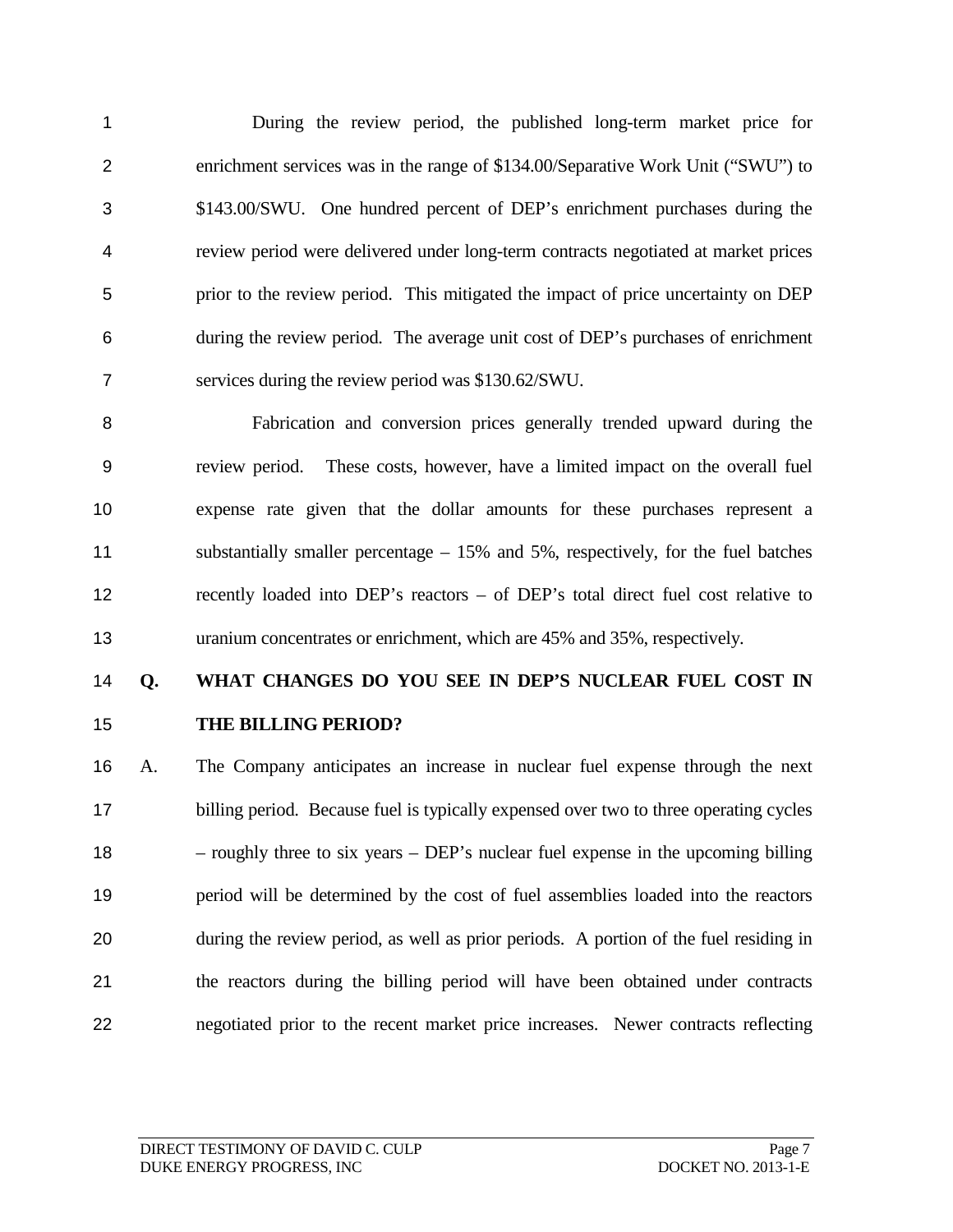increasing price trends, however, are now contributing to a portion of the uranium, enrichment, and fabrication costs reflected in the total fuel expense.

 As a result of the above noted changes, the average fuel expense is expected to increase from 0.598 cents per kilowatt hour ("kWh") incurred in the review period, to approximately 0.739 cents per kWh in the billing period. As fuel with a low cost basis is discharged from the reactor and lower priced legacy contracts continue to expire, nuclear fuel expense is anticipated to experience further increases in the future.

# **Q. WHAT STEPS IS DEP TAKING TO PROVIDE STABILITY IN ITS NUCLEAR FUEL COSTS AND TO MITIGATE PRICE INCREASES IN THE VARIOUS COMPONENTS OF NUCLEAR FUEL?**

 A. As I discussed earlier and as described in Culp Exhibit 2, for uranium concentrates, conversion, and enrichment services, DEP relies extensively on staggered long-term contracts to cover the largest portion of its forward requirements. By staggering long-term contracts over time and incorporating a range of pricing mechanisms, DEP's purchases within a given year consist of a blend of contract prices negotiated at many different periods in the markets, which has the effect of smoothing out DEP's exposure to price volatility.

 Although costs of certain components of nuclear fuel are expected to increase in future years, nuclear fuel costs on a cents per kWh basis will likely continue to be a fraction of the cents per kWh cost of fossil fuel. Therefore, customers will continue to benefit from DEP's diverse generation mix and the strong performance of its nuclear fleet through lower fuel costs than would otherwise result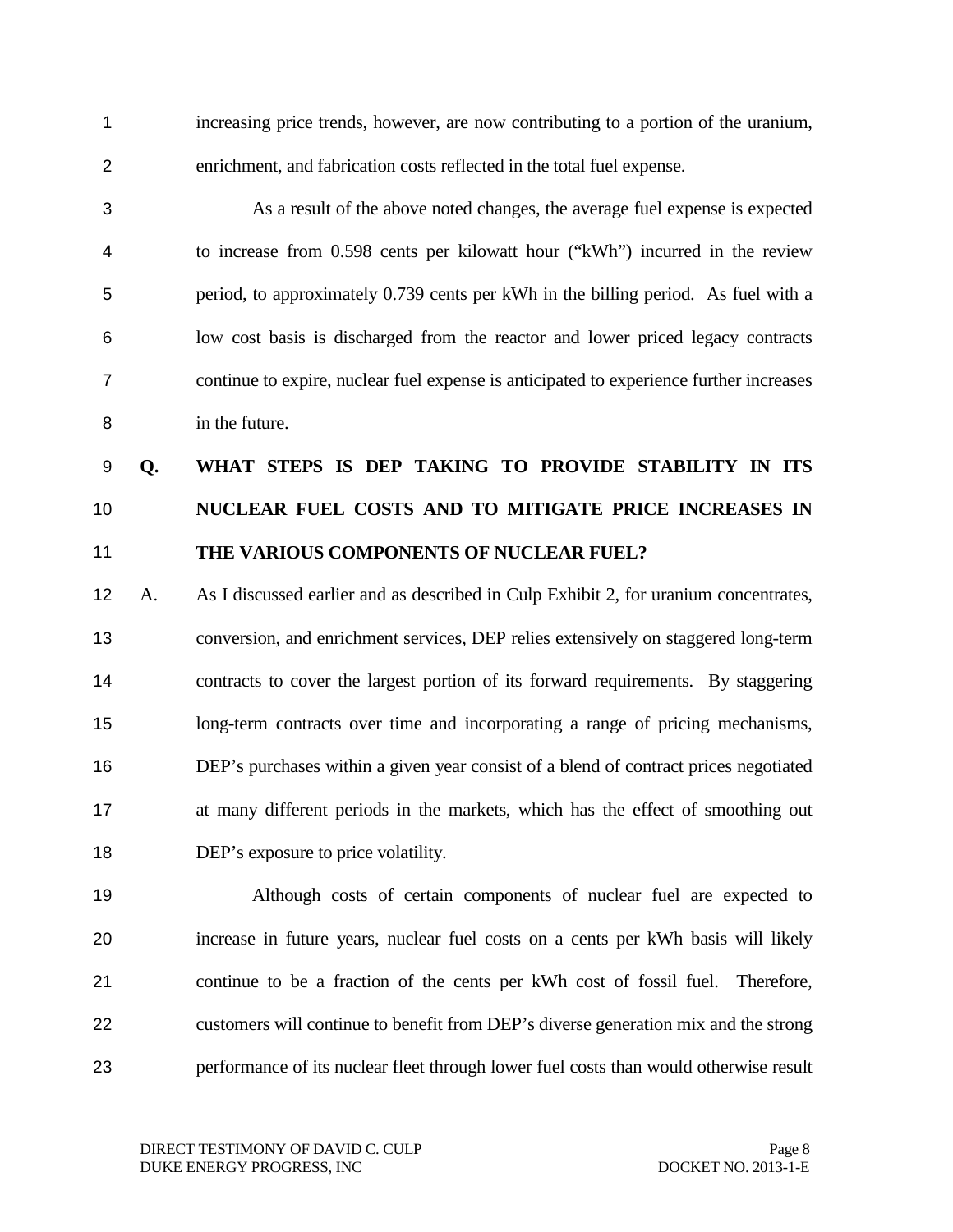- absent the significant contribution of nuclear generation to meeting customers'
- demands.

### **Q. DOES THIS CONCLUDE YOUR TESTIMONY?**

A. Yes, it does.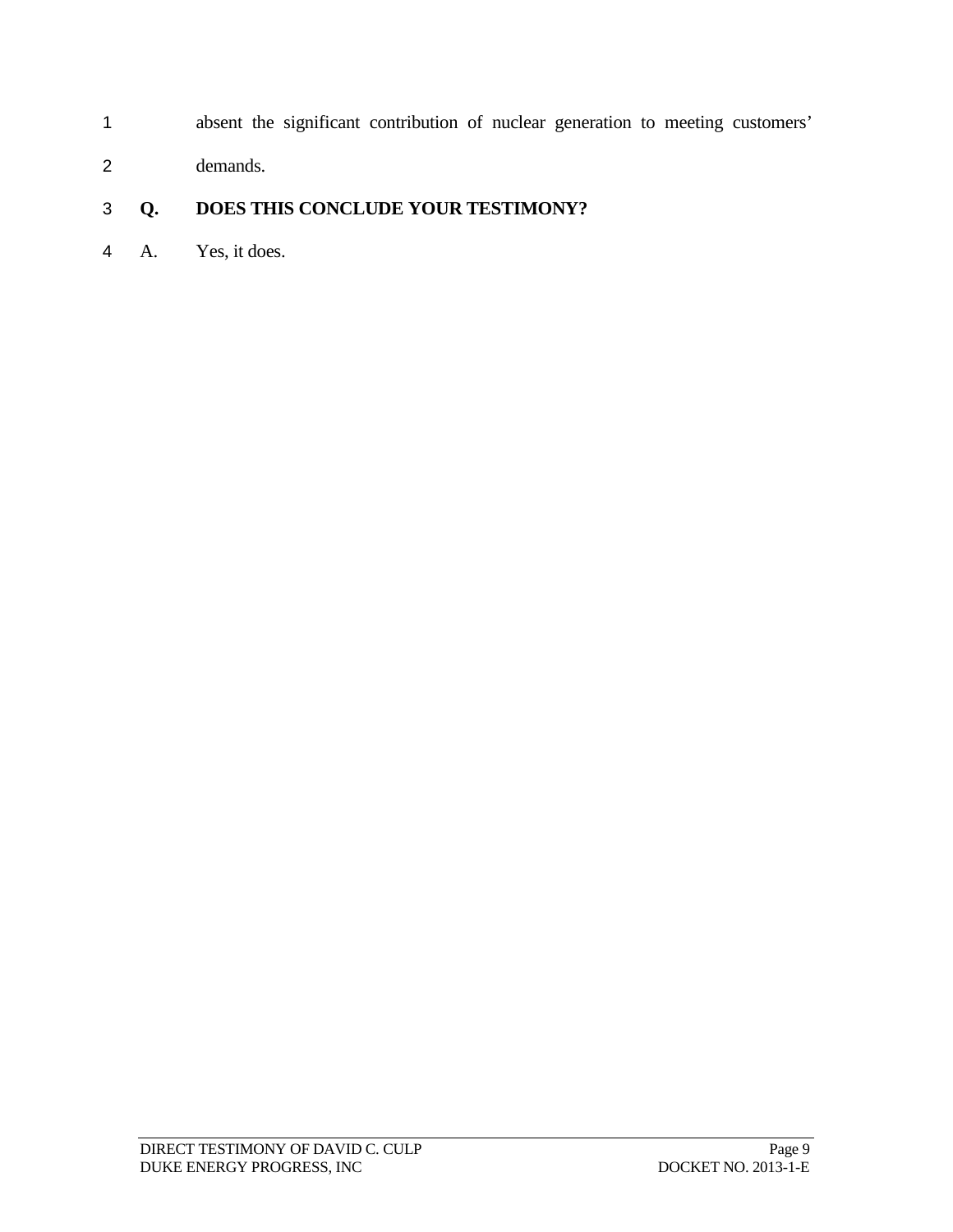# **The Nuclear Fuel Cycle**



Culp Exhibit 1 Culp Exhibit 1